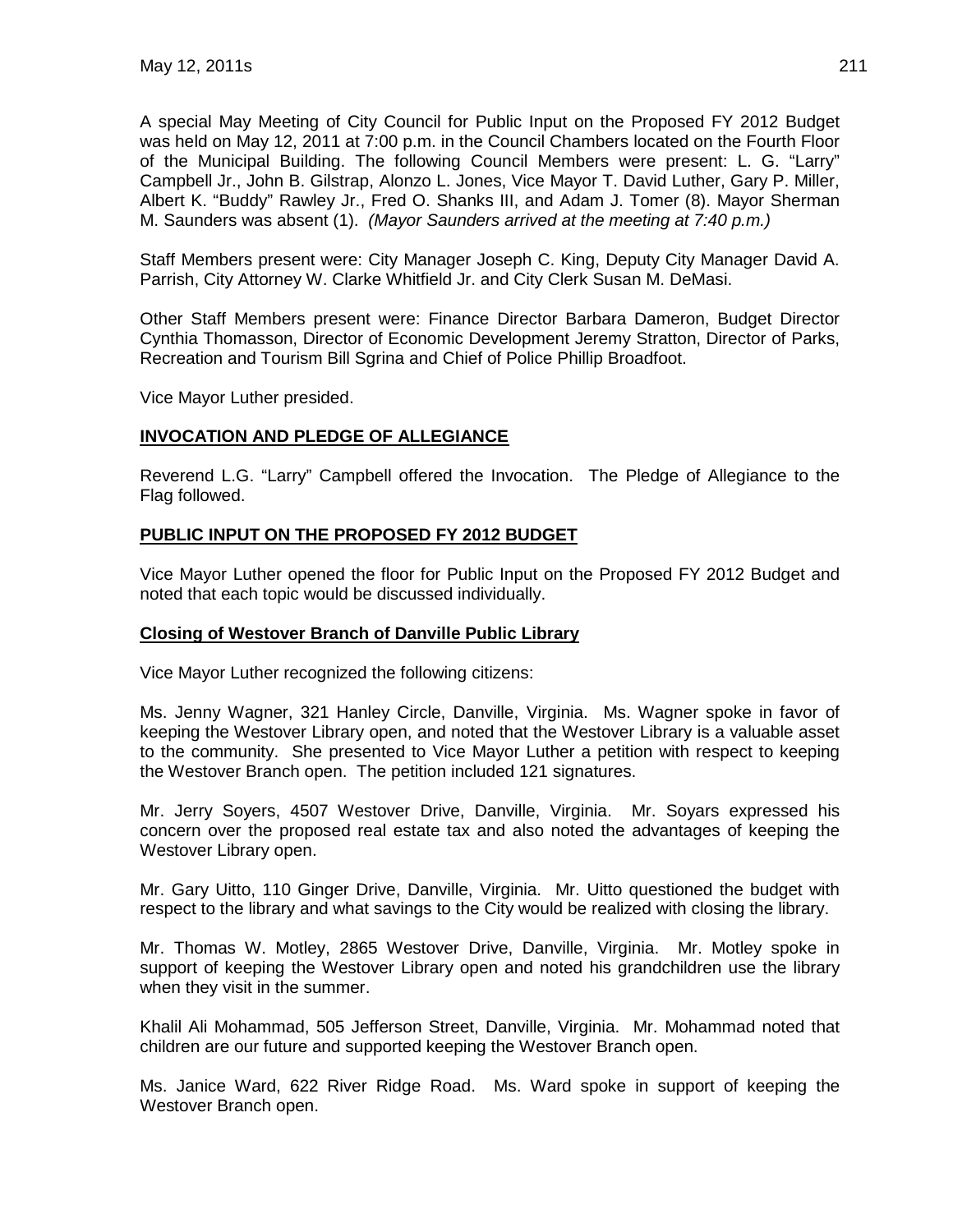# **Eliminating Backyard Trash Pick- Up**

Vice Mayor Luther recognized Khalil Ali Mohammad, 505 Jefferson Street, Danville, Virginia who spoke in support of the trash bill but asked Council to consider the elderly and ways to accommodate them.

Council Member Gilstrap asked if there were exceptions for the elderly or handicapped who cannot get their trash to the curb. Mr. King noted that a service at a fee is being proposed for people in those circumstances.

Council Member Tomer noted his concern that the fees may be too high for the elderly and disabled on fixed income and would like to address the amount of the fee.

Vice Mayor Luther recognized Thomas Motley, 2865 Westover Drive, Danville, Virginia who spoke on behalf of the elderly and disabled who could not attend tonight's hearing. He spoke of their concern about not being able to get their trash to the curb, being on a fixed income and having to pay a fee.

## **Cigarette Tax**

Vice Mayor Luther recognized the following citizens:

Khalil Ali Mohammad, 505 Jefferson Street, Danville, Virginia who noted he was in agreement with a cigarette tax, but at a lesser amount. He also asked how the non-smokers would contribute to the City.

Mr. Gary Uitto, 110 Ginger Drive, Danville, Virginia who spoke in favor of the cigarette tax but would like a greater tax amount than is currently proposed.

Larry and Starr Bell, 3103 West Main Street, Danville, Virginia. Mr. Bell noted he is the owner of Carter's Quik Shop convenience store. Mr. Bell noted that 75-80% of his customers come from North Carolina and buy cigarettes and the tax would adversely affect his business.

Council Member Gilstrap asked Mr. Bell if he knew what the difference in price between cigarettes in Virginia and North Carolina. Mr. Gilstrap also asked Mr. King the amount of revenue realized for the City with the cigarette tax; Mr. King noted the revenue would be about \$100,000 per \$.10 of tax.

Kirpal Singh, 5022 Cobblestone Drive, Danville, Virginia, owner of the Quik and Plenty Market on Mount Cross Road. Mr. Singh noted he is not in favor of the cigarette tax. Mr. Singh noted consumers could go a short distance to the County and not pay a tax and this would impact his sales.

Council Member Tomer asked Mr. Singh the amount of his cigarette margins. Mr. Singh responded they are 20%.

Mr. Oscar Graves, 3112 Douglas Court, who asked Mr. King that in addition to a cigarette tax, was any consideration given to a tobacco tax.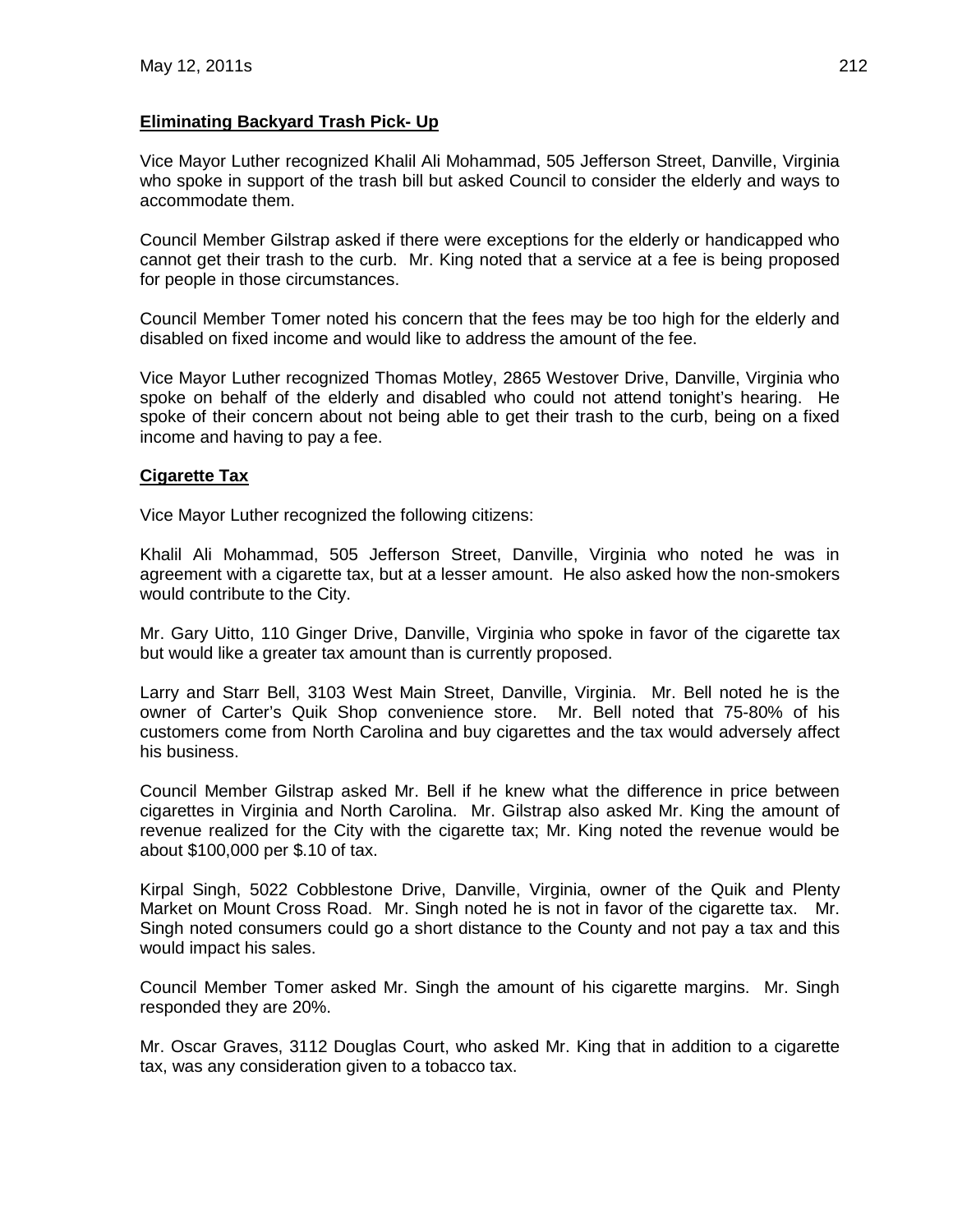# **Real Estate Tax**

Vice Mayor Luther recognized the following citizens:

Mr. Thomas Motley, 2865 Westover Drive, Danville, Virginia who spoke for the disabled and elderly who could not attend tonight, in opposition to the real estate tax. As they are on a fixed income and struggling to pay their bills, an increase in real estate tax would be a burden.

Lee Vogler, 118 Grove Park Circle, Danville, Virginia who stated he did not support the proposed tax increase in light of the decreased population and an increased City government size, with less money coming in and more money going out.

Paul Cassell, 108 Kemper Court, Danville, Virginia who stated he did not support the proposed real estate tax increase and noted the decreased property value in Danville. He also stated that he would like the City to go back to the practice of the employees of the City of Danville must live in the City of Danville.

### **Parks, Recreation & Tourism**

No one wished to comment.

### **Virginia Cooperative Extension**

Vice Mayor Luther recognized Mr. Stuart Sutphin, Unit Coordinator for the Danville Office of the Virginia Cooperative Extension. Mr. Sutphin gave a brief synopsis of the various aspects of the 4H program and the contribution requirements of the City in order to keep the 4H extension agent and program in the City.

## **Layoff of City Staff/Consolidations**

No one wished to comment.

#### **Industrial Development/Elimination of Blight**

Vice Mayor Luther recognized Mr. John Hyler, 6009 Cobblestone Court, who asked to comment from the perspective of a business owner with respect to blight and also the rental inspection program. Mr. Hyler noted that he was opposed to the rental inspection fee as he believed it would put additional hardship on Danville property owners as well as the tenants.

Vice Mayor Luther recognized Mr. Buster Goodale, 845 River Ridge Road. Mr. Goodale questioned Joe King about the blight program and how the City would deal with the blighted properties.

Council Member Miller noted that the City of Lynchburg's program was very successful and also noted that Greenville, SC had redeveloped their downtown.

Council Members discussed blight and possible options for the City.

## **COMMUNICATIONS**

There were no communications from the City Manager, City Attorney or the City Clerk.